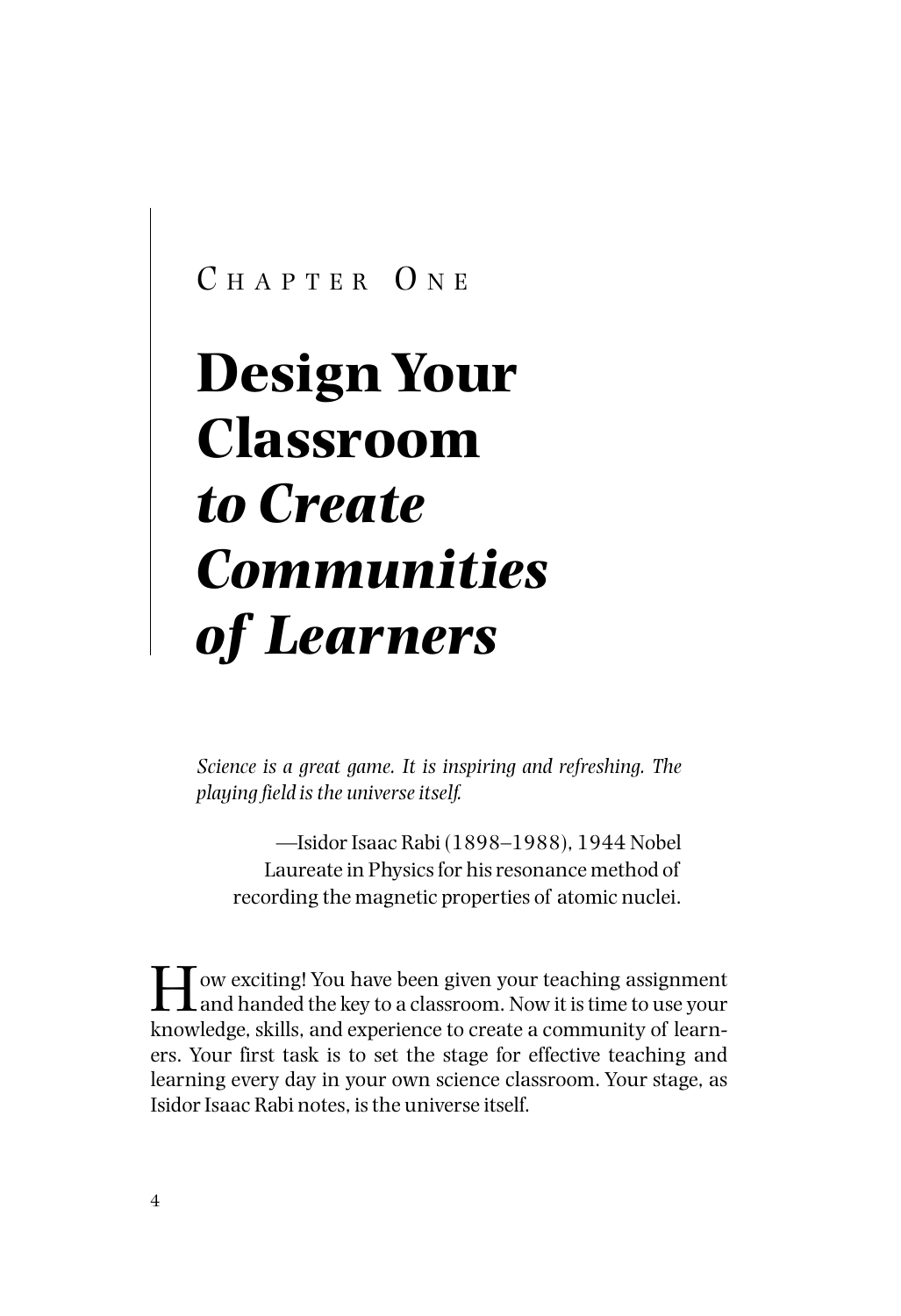# **EXPLOREYOUR SCHOOL AND CLASSROOM**

Take a tour and see your school in action. As you walk around the building, take note of the layout and activities. Consider these questions: Are classrooms grouped by department or grade level? Do students enter from the outside or from an inside hallway? What types of projects do you see students engaged in, especially in the science classes? How and where do teachers obtain books and supplies? Where is your room located in relation to the other school facilities?

Here are some items you will want to see and discuss in order to be prepared for the first day of school:

## **District and School Offices and Areas**

- Location of the district offices, staff development center, and instructional media center
- Location of the school main office, health office, restrooms, and lunchroom
- Location of the school library, media center, and technology labs
- Location of faculty parking and whether a permit is required
- Directions to the faculty lounge and restrooms

# **School and District Policies**

- Copy of the school district teacher handbook and curriculum guide(s) for each course you are assigned
- Copy of the student handbook
- Copies of the school calendar and schedule
- Web addresses for all district and school programs and resources, including any user IDs and passwords

## **Science Teaching Assignment and Department**

- List of your tentatively assigned grade levels and courses
- Copies of the course textbooks, laboratory manuals, supplements, and syllabi
- List of your assigned students noted with special needs (including learning, social, family, and health) and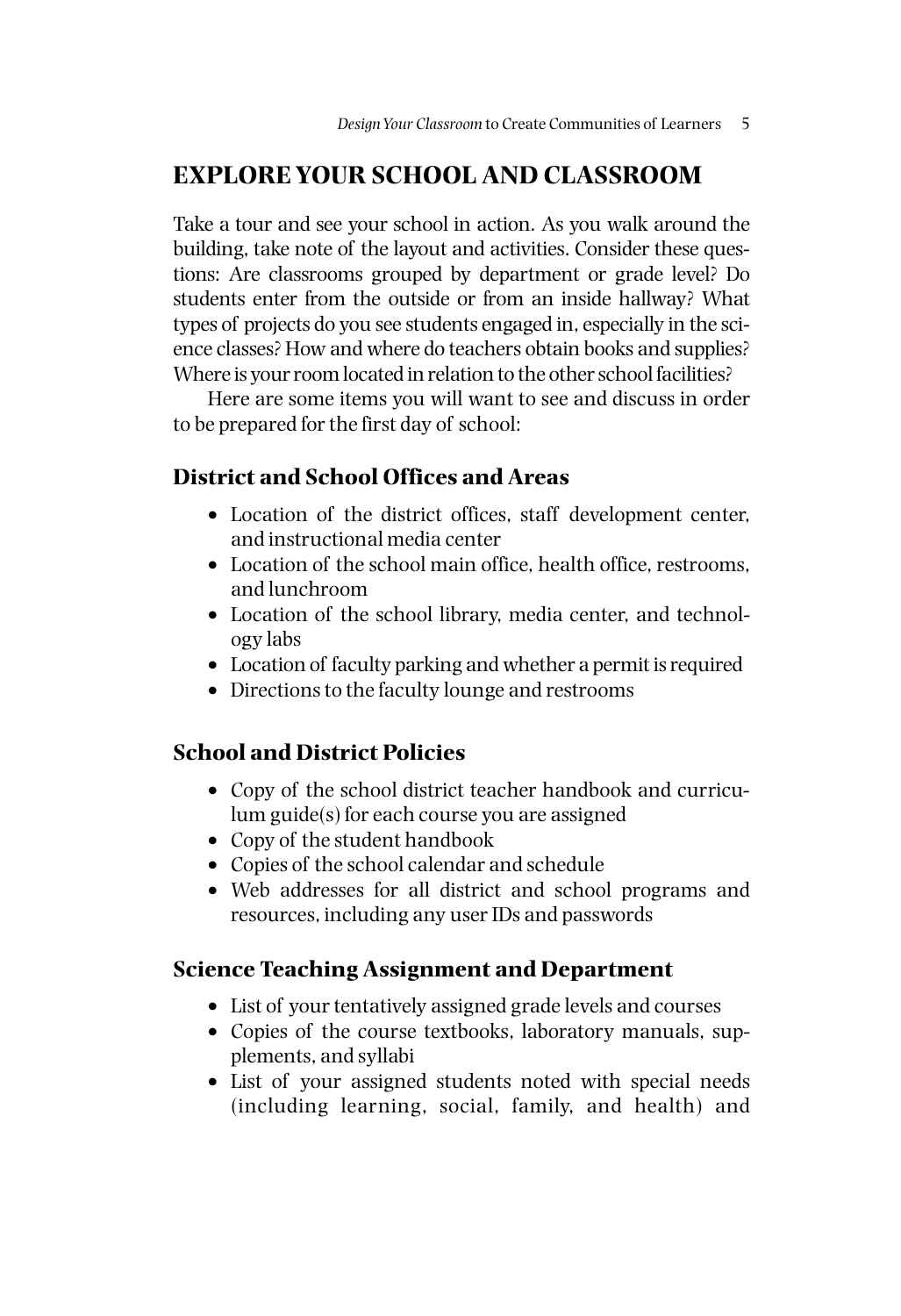information on whether you will have any instructional aidesto support these students

- Location of your classroom (or rooms if you will be a traveling teacher)
- Location of laboratory classrooms (if different from your home classroom); portable laboratory equipment; supply cabinets and chemical stockroom; schedules/sign-up process for use of space and resources (if appropriate); safety resources; water, electricity, and gas access and emergency shutoffs
- Types of student desks or tables and chairs assigned to your classroom
- Availability of bulletin boards and display spaces in your classroom and hallway
- Availability of technology resources and storage areas within and near your classroom
- Location of your team/department office or planning room and storage areas

As you become acquainted with each of these items, you will generate more questions and begin to plan for your students. This "preview of coming attractions" will help you get centered and enhance your peace of mind about your career as a science teacher. We will discuss these items in much more detail throughout the upcoming chapters.

# **MEETYOUR DEPARTMENT AND TEAM**

You are going to spend most of your school time outside of your classroom with your department or team members. Although you may have been hired to teach specific science courses, you also were hired to fit into a particular group of people. Most teams want you to be an individual who successfully balances working on your own with working with others. You may be sharing students with other teachers; you may be team teaching with other teachers. You may work together to develop lesson plans and standards-based benchmark assessments to monitor student progress. Each teacher will contribute to both your immediate effectiveness and long-term success in some way. And each teacher will have more or different experiences than you bring to share with you. Our first secret for success is for you to learn from each person's strengths and expertise as you refine yourskills and independence.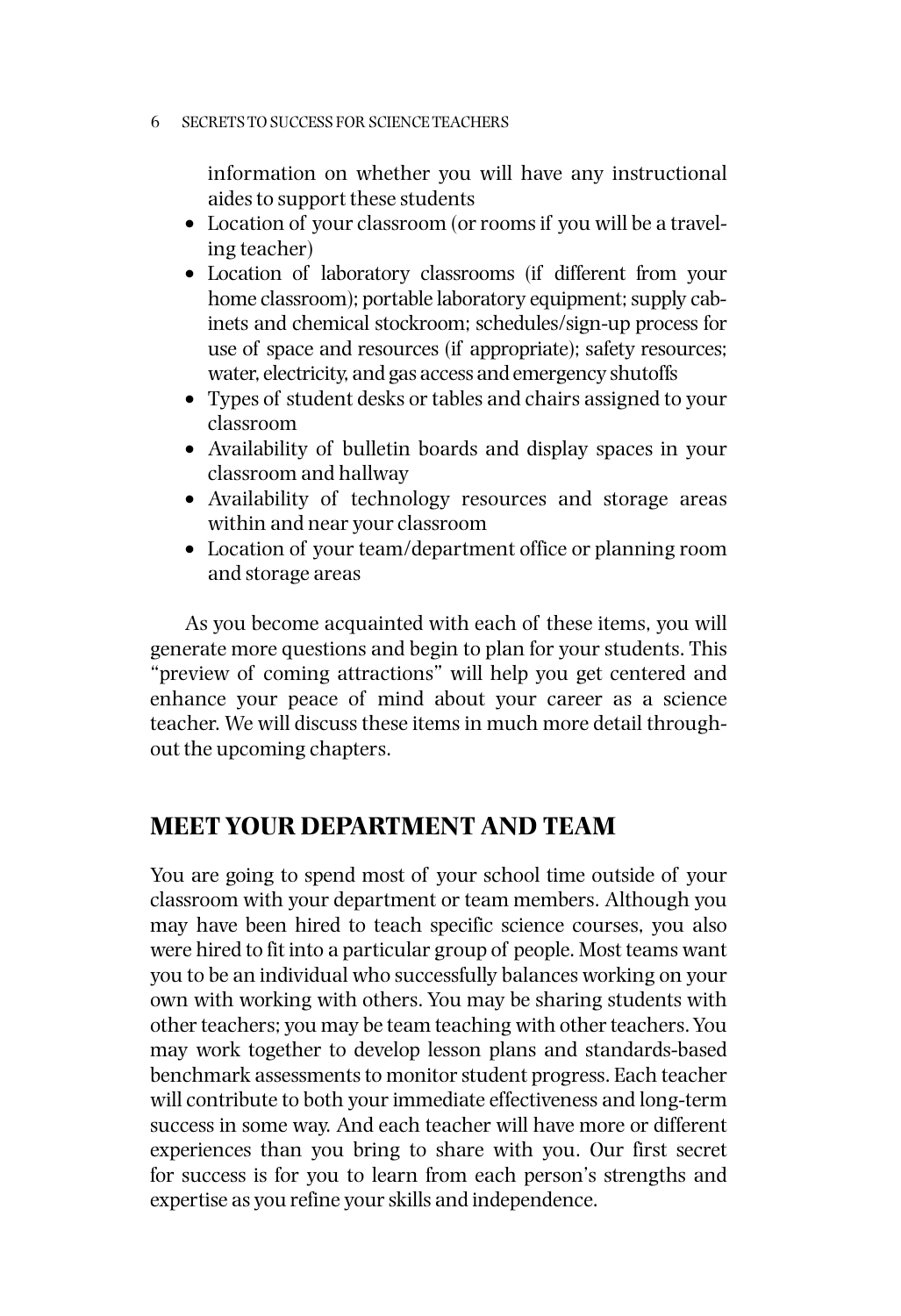Many schools are organized into grade levels or academic departments with a group leader known as a department chair. Department chairs usually have been teaching at their schools a long time. They will likely be the ones to help you get your course textbooks, supplementary materials, and classroom supplies. Sometimes department chairs determine course assignments and periodstaught.They can usually link you to professional organizations and professional development opportunities. You may also be assigned a mentor who will be able to answer your questions and share information about school policies and procedures.

*I meet once a week for planning with other science teachers. We shareideas, labs, and lesson plans.*

*—Seventh-gradelifescienceteacher*

# **INVESTIGATEYOUR SCHOOL'S AND COMMUNITY'S HISTORY AND CUSTOMS**

School buildings are frequently named for individuals who may be famous nationally or well known locally. Sometimes the namesake is still living, visits the school, and makes donations. It is exciting when you and your students meet the person for whom your school is named, and learn what contributions this person made to the community to receive this recognition. Or there may be a business or industry that partners with your school, providing mentoring, materials, and professional development for teachers.

Investigate your school's background. Frequently there are trophy cases, wall plaques, and group photographs displayed throughout the building. One secret is to look at the annual yearbooksto explore school traditions and learn the names of teachers. These may be housed in the library. If you ask about your school in the faculty lounge or department planning room, it is likely that someone will be happy to share stories of the school's history. It is both fun and informative to find out more about yourschool.

Your school also functions around a set of customs and traditions (Cattani, 2002). By watching and listening carefully, you will realize and be able to promote and replicate the accepted ways of doing things at your new school.You will learn who isresponsible for various aspects of the school's operations, how teachers and administrators expect you and your students to behave, and so forth. These are excellent topics to discuss with your department chair,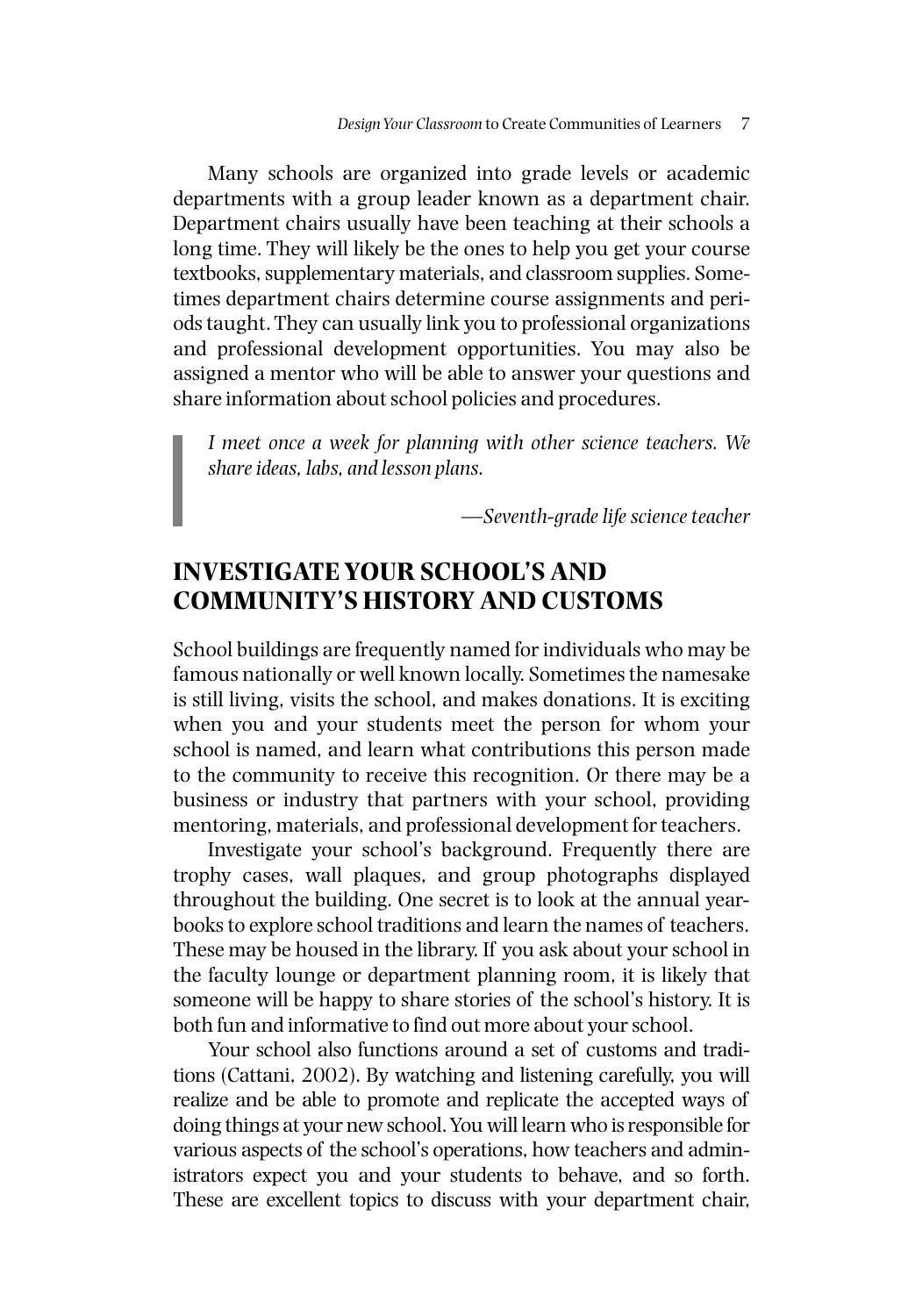team members, and/or a mentor. Current students, alumni, families, and the community look forward to annual and special events.

And don't forget to consider the local culture of the area. See Box 1.1 for examples of science in the local culture of the area. Explore the unique features of your community and region.

#### **BOX 1.1**

#### **Examples of Connections Between Local Culture and Science**

- **Oldest Tree in Anaheim**—Science teachers in Anaheim, California, might use the "oldest tree in Anaheim" as a starting point for discussing botany. This Moreton Bay fig is over 150 years old and is situated on the property of the Anaheim Mother Colony house of the original settlement in the area. The tree is one of the largest of the particular species found in the Southern California region.
- **Santa Ana River Bottom**—In Riverside, California, science teachers often take students on field trips to the Santa Ana River Bottom. As is true for much of California, the geology of the Santa Ana River watershed is defined and created by seismic activity. Lessons may focus on the geological features, water demand, or plants and animals of the region.
- **San Diego Kumeyaay**—Ethnobotany is the study of the plant lore and agricultural customs of a group of people. The Kumeyaay were among the earliest inhabitants of the San Diego area, and they took advantage of the food and plants in many different habitats in order to survive.

## **ACCESS TEXTBOOKS AND EQUIPMENT**

Once you've obtained copies of your course textbooks and sample syllabi, you may begin reading them to prepare for the coming school year. Also ask for the teacher's manuals for your text, laboratory manual, and supplementary print and electronic teaching materials that either accompany the books or have been purchased for your courses. Some of these items may be available at the district, so explore thoroughly. The teacher's version of your laboratory manual is very important; it will include all the instructions for setting up the laboratory activities and mixing necessary solutions.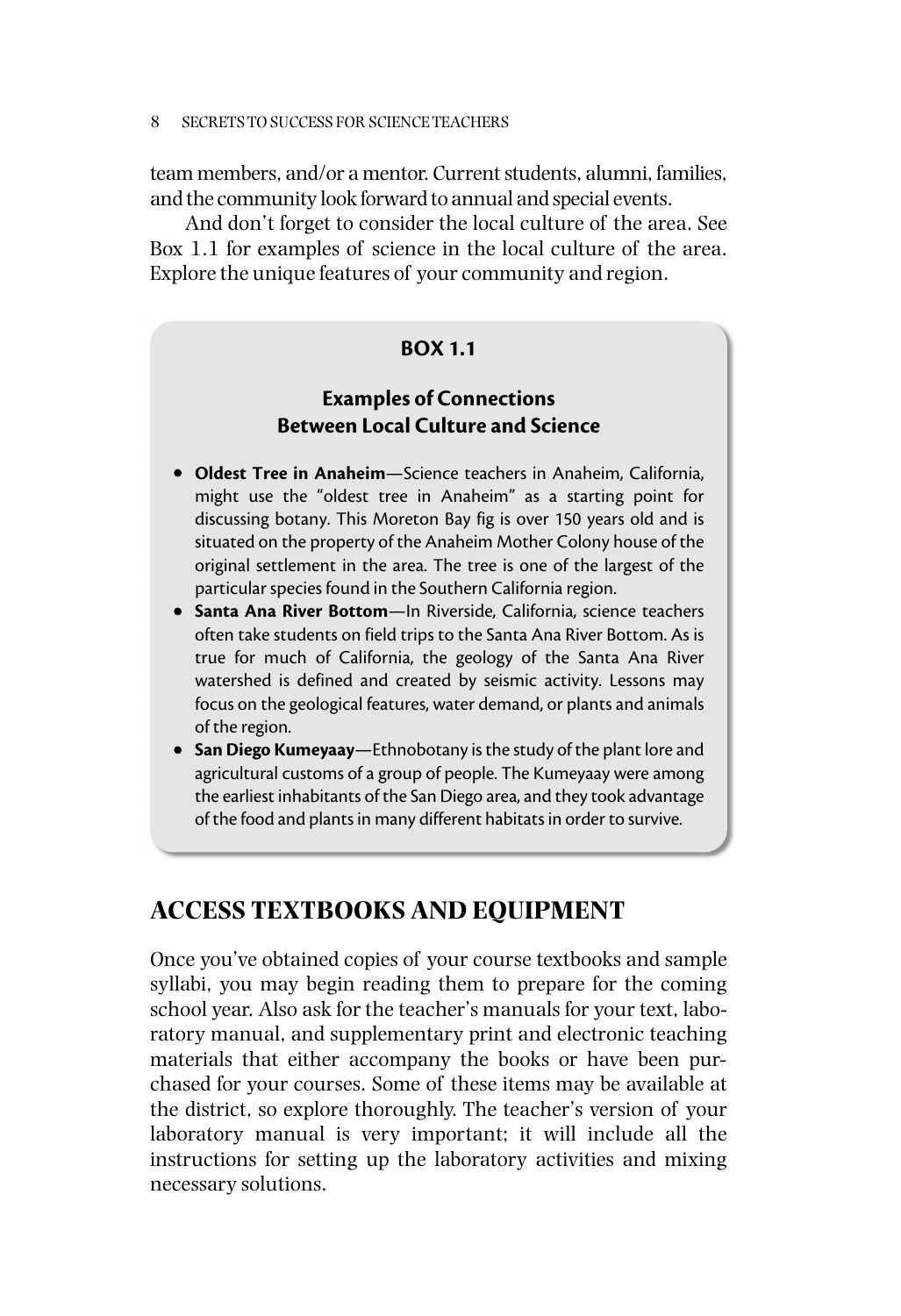#### **BOX 1.2**

#### **Science Materials and Equipment**

- **Technology Resources**—including SMART Board; overhead and/ or ELMO or other electric imaging projector; document camera; television; DVD, CD, and/or videotape player(s); computers desktops, laptops; or AlphaSmarts ® ; printers, scanners, copiers; Internet connections for one or more computers; LCD projector and large screen for projection; cameras, probes, recorders, and other devices to record observations; and audience response systems for interactive slide presentations
- **Permanent Equipment—**including student laboratory stations and storage facilities
- **Visual Aids—**including specimens, models, prepared slides, charts, and posters
- **Portable Laboratory Equipment**—including animal cages; balances, meters, testers, and scales; Bunsen burners and laboratory torches; brushes and sponges; buzzers and bells; ball and ring apparatus; carts and dollies; centrifuges; clamps, ties, rings, hooks, and support stands; electroscopes and calorimeters; dissection equipment; filters; glassware; incubators; hot plates and lamps; microscopes, cameras, and telescopes; motors and generators; magnets; optical filters; stools; timers; tongs, tweezers, and scissors; and wave machines
- **Safety Equipment**—including aprons, disinfectants, eye protection, eye washes, fire protection blankets, first aid, fume hoods, gloves, safety charts and posters, sanitation products, and waste containers
- **Materials and Supplies—**including pH and chromatography papers and materials, specimens, indicators and test solutions, chemicals, lens-cleaning products, lubricants and adhesives, microplate supplies, batteries, bulbs, biological, balance papers, paper towels, and water and soil test kits

Take inventory of the various kinds of available teaching equipment and resources. Inquire whether there is a catalog of your school and/or district video and software collections.The types of equipment you can easily access certainly will impact the ways that you plan and implement your teaching strategies and learning experiences. You will need information on how science supplies are obtained and funded, how to make purchase order requests, whether personal expenses will be reimbursed, and even whether there is a limit on the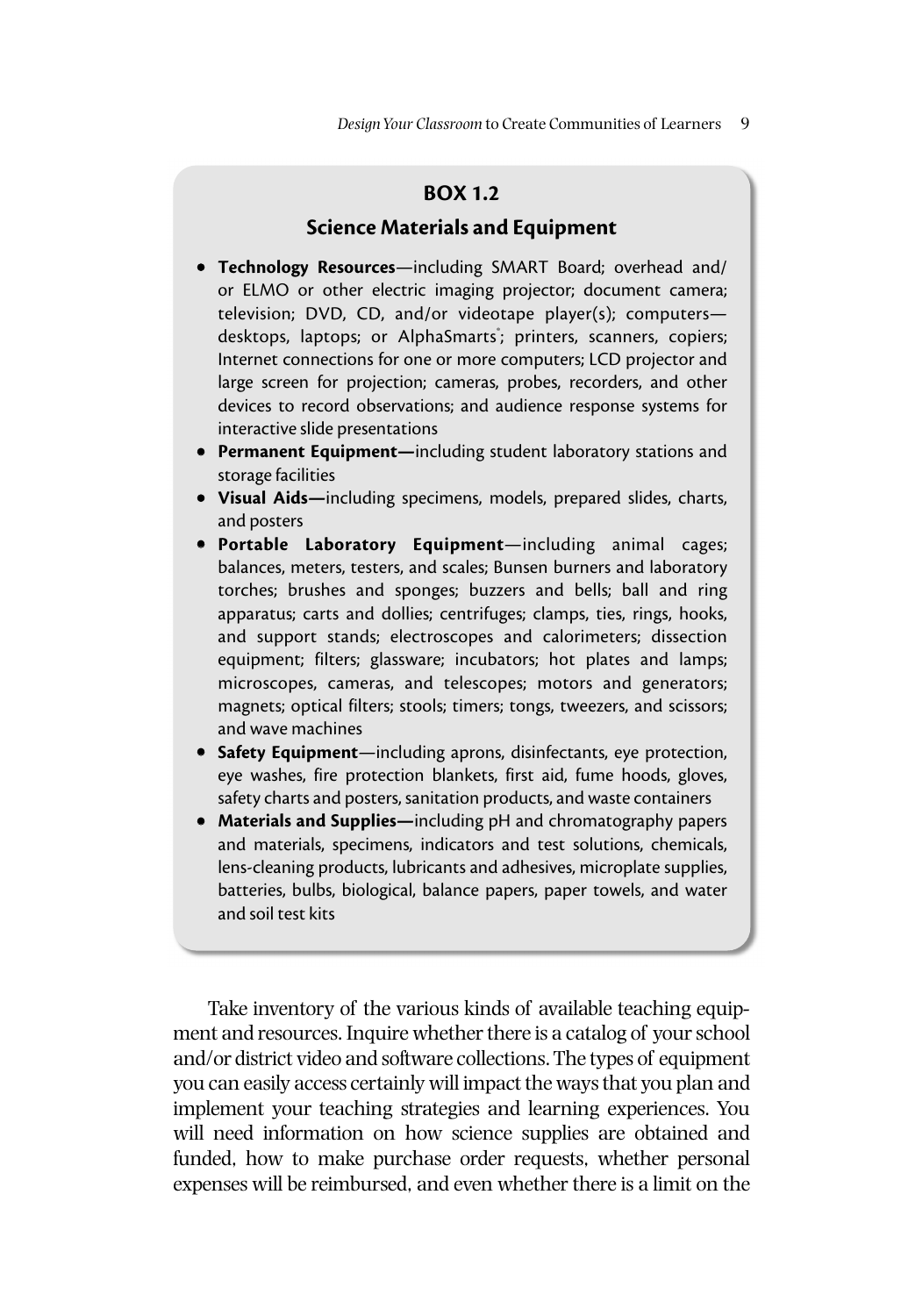number of photocopies allowed each semester. Begin a wish list of items you would like to obtain when there is money available in the school budget or a grant-writing opportunity arises. Check to see whether your district has equipment standards for science classrooms. See Box 1.2 for suggested science materials and equipment.

If you conduct an Internet search on "grants for science teachers," you will find an extensive list. Get ideas at Vernier's Grant Writing Guide at www.vernier.com/grants and the Texas Instruments Funding Sources Grantwriting Site at http://education .ti.com/educationportal/sites/US/sectionHome/grantandfunding .html.You might also consider:

- **Toyota TAPESTRY Grants for Science Teachers:** www.nsta.org/pd/tapestry. Grants up to \$10,000 for projects that promote exciting and innovative activities to motivate students in science.
- **Toshiba America Foundation:** www.toshiba.com/tafpub/ jsp/home/default.jsp. Grants for projects in math and science designed by classroom teachers to improve instruction for students in Grades K–12.

# **PLAN FOR EXPLORATION AND EXPERIMENTATION**

*My roomis arranged in small pods/groups.I believeitisessentialso that studentshavethe opportunitytowork togetherincooperative groups.*

 $-$ *Seventh-grade science teacher* 

The classroom environment sets the tone for your students (Kottler, Kottler, & Kottler, 2004). You want your room to be both attractive and functional. It should be a place where students feel welcome, safe, and comfortable. Post your name and room number near the door. If possible, place a science-related picture on or beside the door that indicates the subjects taught in your room.

To begin, imagine what your students as well as other visitors will see as they first enter, and display science materials and objects in this space. You may use specimens, equipment, models, timelines, posters, books, and so forth. To stimulate new ideas, periodically change your exhibits to reflect the topics and issues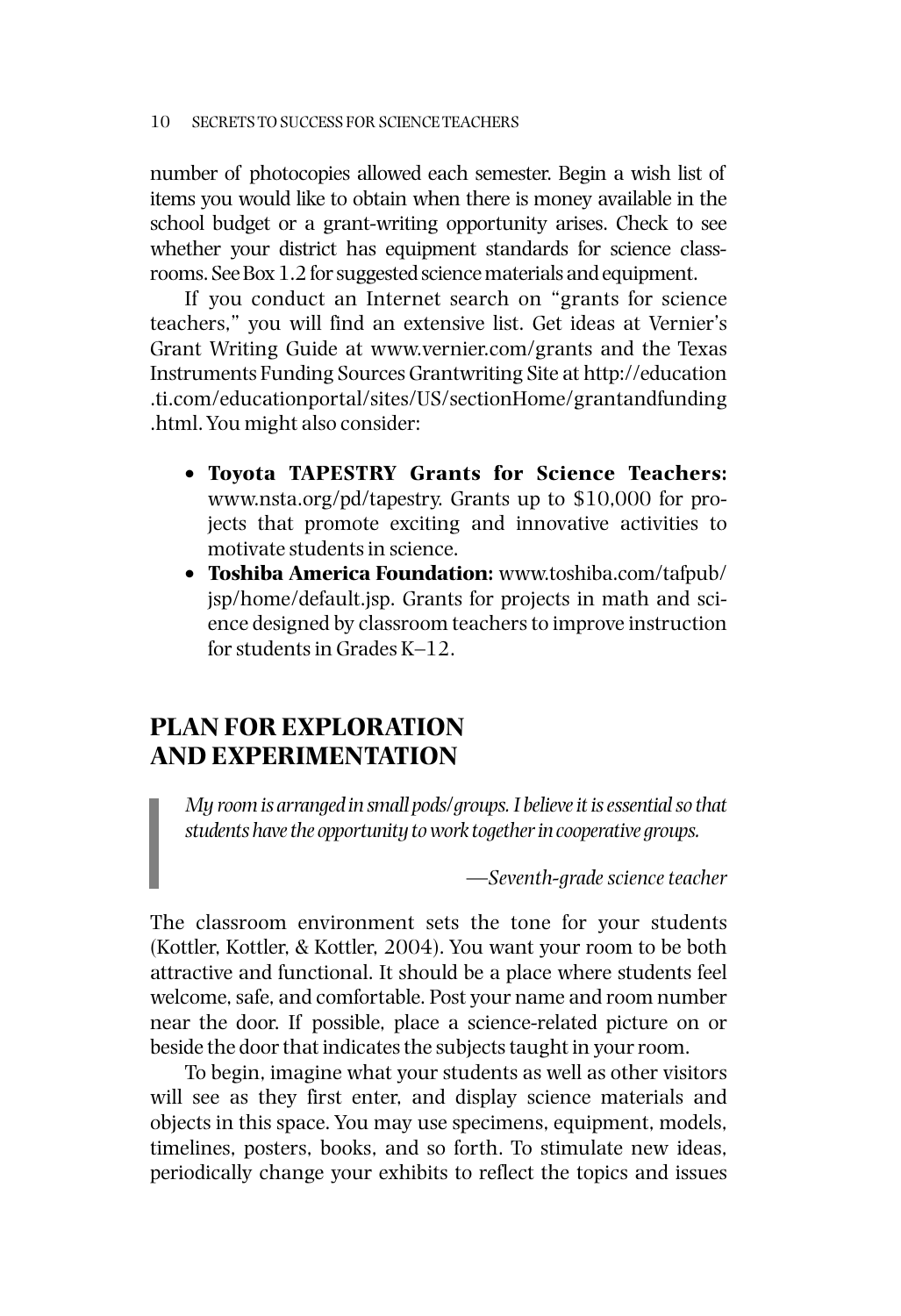that you are studying in your courses. Display data and reports created by your students. Your goal is to captivate your students' interest and to communicate that engaging, challenging, and rewarding science education is happening in your classroom.

Second, arrange desks and furniture to allow students to move around the room quickly and easily; they need to be able to see you and the boards without any obstructions. Position the desks or tables into groups, semicircles or circles, or a horseshoe shape to offer the most effective learning environments for your activities. Seating arrangements reflect your teaching styles. You want students to interact with one another and to work in collaborative learning groups. Sitting at tables, desks, or laboratory stations grouped in fours can facilitate these activities readily.

*Iliketheclassroomarrangedwithlab partners,so if youdon'tunderstand anything, you can get help, and havesomeoneto work with.*

*—Amy, agefourteen, ninth grade*

Third, determine where you will place three-dimensional items, such as specimens and models. For example, your room might have terrariums, fish tanks, skeletons, and/or rock collections. Some objects you will let students handle, while others may be fragile and personal and you will want students to only look at them. Strategically place bookshelves, side tables, and/or display cases within students' view. Then move other furniture, such as filing cabinets, to the walls or corners where students can access them for books, materials, and supplies; this way, you will see all parts of the room. You may have to make accommodations if your classroom is small, the seating is fixed, or other furniture is immovable.

Fourth, consider where to place your desk and your personal cabinets and shelves. You need a place away from students' eyes and fingers to store your computer, grade book, student information cards, and lesson plans. Some teachers want their desks placed nearthe door; others want them nearthe front of the classroom, which is usually where the SMART Boards or whiteboards are located. Other teachers want their desks placed near the back of the classroom. Each location has benefits and limitations, and each teacher is unique. We suggest that you walk through other teachers' classrooms and see how they are arranged. You might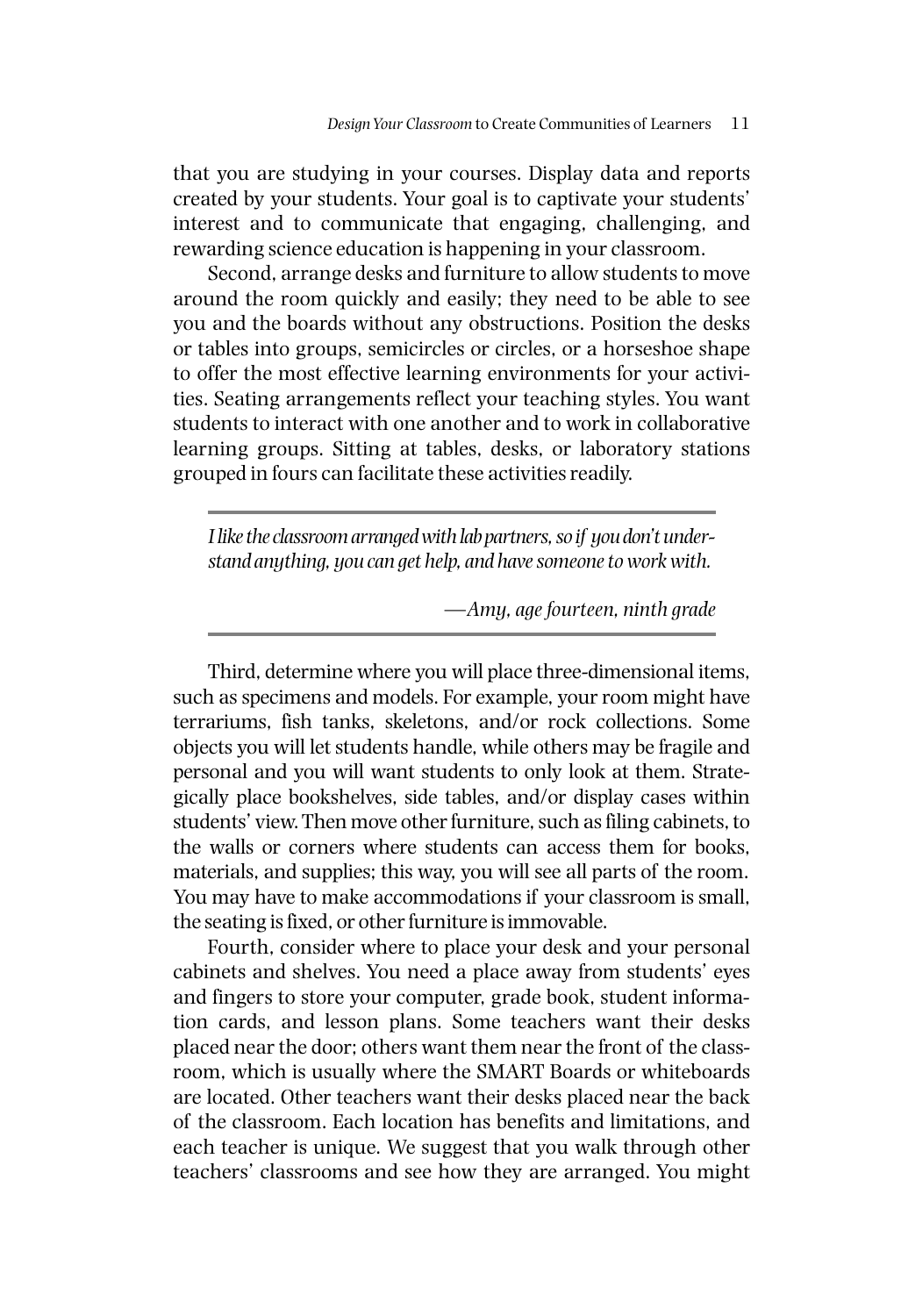want to match them since it will be the configuration that the students will expect. Or you might want to be different to capture your students' attention and signal what activities they will engage in while in science class.

Fifth, dedicate distinct portions of your walls to highlight each course that you are teaching. This space may include your national, state, or district content standards as well as a weekly calendar of lessons and activities. Save one area for general information. Use bulletin boards or cork strips to post reference information and related articles from newspapers, magazines, and journals. Set aside a special section to recognize student work. Here are two extremely important secrets. First, find ways to display samples of every student's work from all your courses, and rotate the student work regularly throughout the school year. We also encourage you to display emergency procedures near the door and prepare everyone for all types of emergencies and evacuation from the first day of school. See Box 1.3 for suggested materials and purposes for science bulletin board displays.

#### **BOX 1.3**

#### **Materials and Purposesfor Science Bulletin Board Displays**

- Visual aids *to build background knowledge*
- Political spectrum *to illustrate varying perspectives on a scientificissue*
- Prompts *to stimulate discussion*
- Quotes by historical and contemporary figures *to inspire student actions and interaction*
- Current event articles from journals, newspapers, and magazines *to connect scienceto students' daily lives*
- Science-related humor, including jokes and cartoons, *to put a human face on science*
- Examples of professionals in science-related pursuits *to identify science careers*
- Examples, charts, and tables *to provide advance organization for student thinking*
- Timelines *to relate the perspective of time and events in the past or present*
- Rubrics *to show criteria for student work*
- Displays *to recognizestudents' accomplishments*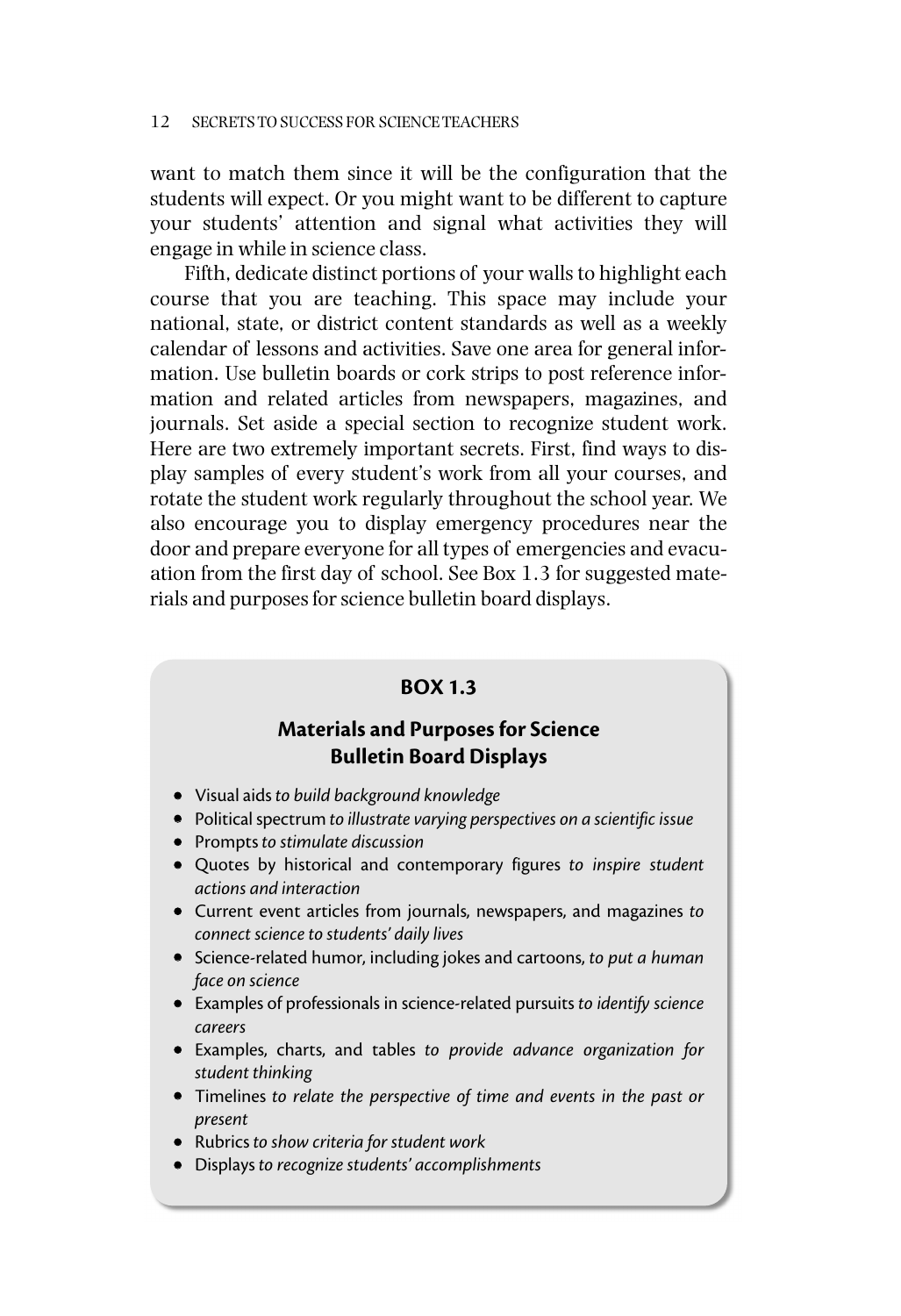# **COLLECT MATERIALS AND RESOURCES**

It is time to brainstorm the kinds of materials and resources you would like to use to make your curriculum and instruction come alive. Look through your textbooks to identify the topics and issues to be covered. Consider what supplies you want for experiments and demonstrations, and what items you will use to illustrate concepts emphasized in your units and lessons, such as charts, tables, photographs, models, and specimens. A subscription to a science trade magazine, such as *Discover* or *National Geographic,* will provide pictures that can quickly be clipped, laminated, and used to create an interesting display on science-related issues. In addition, local utility Web sites often offer free information on energy conservation. Consider using your own photos and videos—this also demonstrates your enthusiasm for science and commitment to lifelong learning. Borrow educational and scientific catalogs from your school's department chair or librarian. We suggest you familiarize yourself with the following scientific catalogs:

- *Flinn Scientific:* www.flinnsci.com
- *Carolina Biological Supply:* www.carolina.com
- *Fisher Science Education:* www.fishersci.com
- *Science Lab:* www.sciencelab.com

Student work is another source of visual aids to introduce and reinforce concepts. One high school–level idea is to assign "element posters" and laminate the best onesfor display and to use as a model in the future. At the middle school level, students might complete an oceanography art project with the creation of three-dimensional models of the ocean. Students at any grade level will benefit from creating models of the solar system, plant and animal cells, and molecules, and these models can decorate your classroom in the years to come.

Consider also what specific classroom supplies, such as calculators, graph paper, colored pencils and markers, and construction paper, students will need to use in class. Place these materials in plastic bags on shelves, or in storage bins for easy student access, cleanup, and check-in. Take time to collect materials to keep you organized, such as plastic crates, stackable baskets, or colored file folders. You may store some of these items in your classroom, some in the department or grade-level office, and some at home.You will be amazed at how quickly supplemental materials will accumulate, and in science classroomsthey take up a great deal of room.You will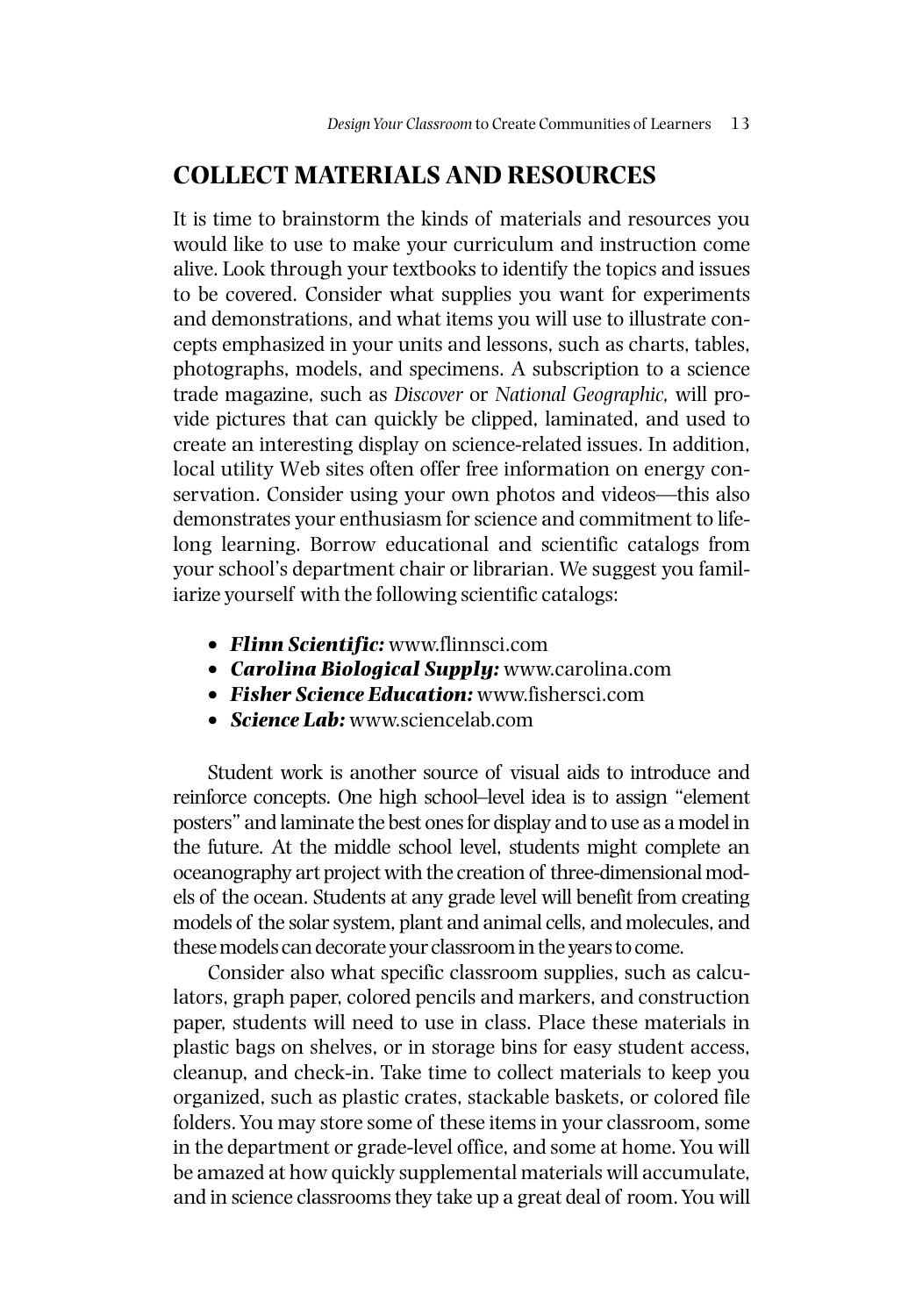also want to talk to your department chair and science colleagues to determine what resources the school already has. Other items may be purchased online or from your local teacher supply store. Schools vary in their budgets and procedures for obtaining resources.

# **INVESTIGATE LABORATORY SPACE AND EQUIPMENT**

*We use balances, Bunsen burners, microscopes, and many other scientificinstrumentsin thelab.We have SMART Boardstoo.*

 $-\text{Robin}$ , *age sixteen*, *eleventh grade* 

When your students conduct investigations and experiments, they need appropriate space and equipment. An ideal secondary science facility should include the following (Butin, 2000):

• *Laboratory space to conduct investigations*. This space should include flat, durable top surfaces with adequate natural and task lighting. Sinks and electrical/gas outlets should be placed along the perimeter of the room. All science room, preparation room, and storage room doors should lock. Safety equipment and rules should be easily accessible.

• *Preparation room.* The preparation room should be directly accessible from the classroom and may be restricted to teacher preparation for experiments. The room should have the necessary utilities—electricity and water—to prepare for and conduct classroom projects.The room should also have a phone, an acid-resistant sink with hot and cold water, an ice-making refrigerator, and the capacity to handle specialized fixtures such as an autoclave or distiller.

• *Storage room.* This room should be used primarily for the storage of chemicals, specimens, and materials. To prevent sparks and potential explosions, there should be no electrical or gas outlets in this room. A fire-resistant storage cabinet and/or noncorroding acid cabinet (situated below eye level) should used to store hazardous materials. Storage areas should also be earthquake safe.

• *Greenhouse or greenspace.*Agreenhouse cangreatly enhance the curricular offerings of the science program.The greenhouse should range from 200 to 400 square feet; have separate thermostatic controls, access to ample water, a floor drain, and humidity control;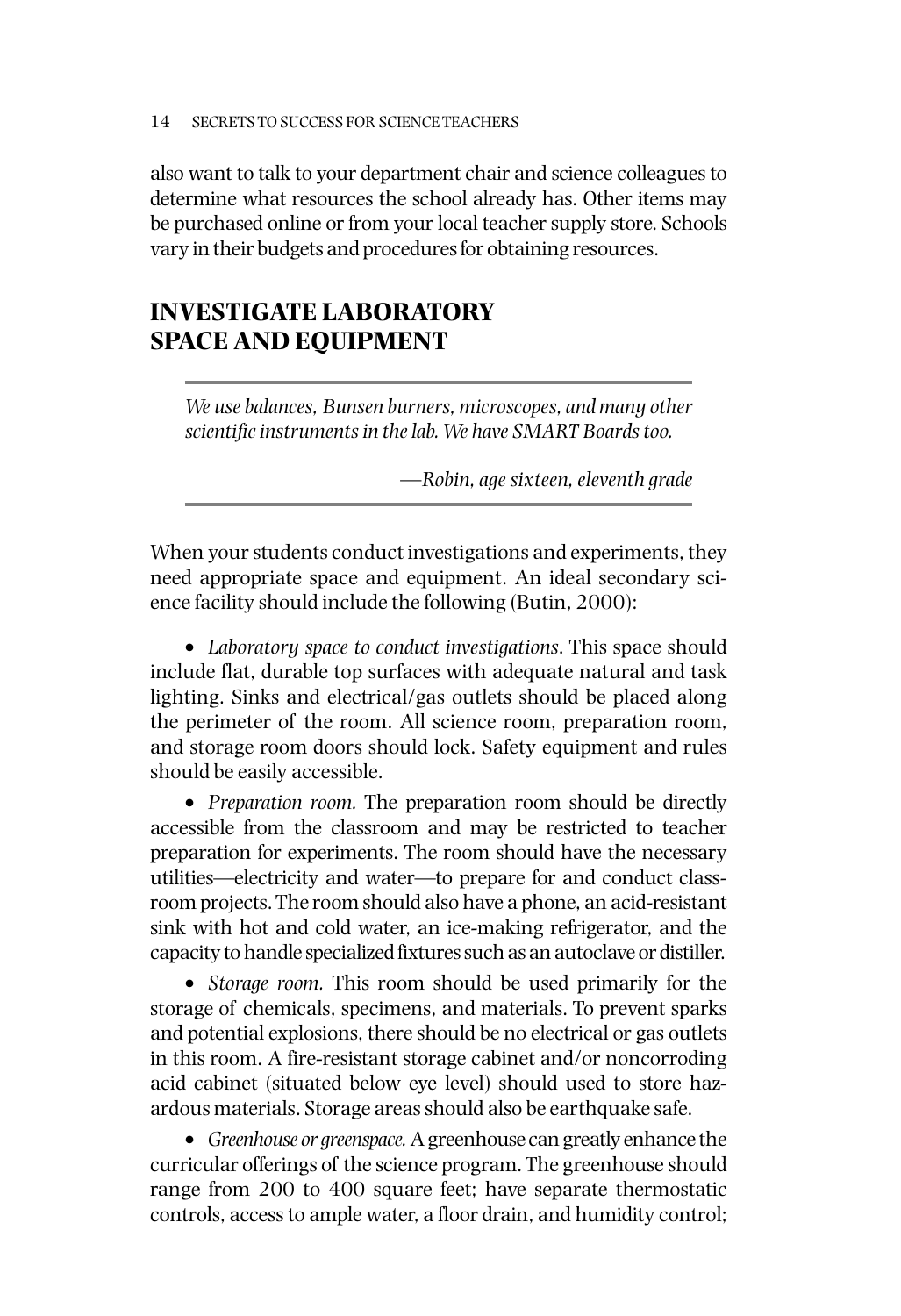and be able to function when school is not in session. If a greenhouse is not possible, a greenspace can be established in a large corner of the classroom.

With large classes, teachers often divide students into groups and set up learning centers or stations where they take turns engaging in different activities. Students may either be assigned to or selfselect from a list of varied assignments. Or half the students might work on assignments at their seats while the rest perform laboratory experiments. Teachers then have the opportunity to meet with students individually or with small groups to answer questions, monitor progress, and adjust instruction and assessment as needed.

*I* change my room depending on the unit. Sometimes I set up a hands*on station at the back table. Or, to form expert groups, students move their desksinto quads.*

 $-$ Third-grade teacher

# **SAFELY USE AND STORE SUPPLIES AND EQUIPMENT**

Safety is of paramount importance. Bunsen burners, chemicals, and dissection tools are just a few of the multiple hazards lurking in every science classroom. Butin (2000) recommends that all science facilities should have a hands-free eye wash, fire blanket, fire extinguisher, and first-aid kit. A chemical hygiene plan should be revised annually to identify potential health and safety hazards in the classroom and laboratory, precautions and preventive measures that are in place, and required safety rules and procedures. If the space is to be used for chemistry or advanced biology classes, you should consider installing a fume hood and safety shower. A clearly marked master cutoff switch for utilities should be readily accessible, and the classroom area should have easily accessible telephones to summon emergency technicians. Resource A at the end of the book provides a science safety checklist forthe classroom.

# **ESTABLISHYOUR POLICIES AND PROCEDURES**

*One of my favorite expressions is: Don't forget your PANTS (pencil, assignment, notebook, textbook, and smile).*

*—Middleschool math teacher*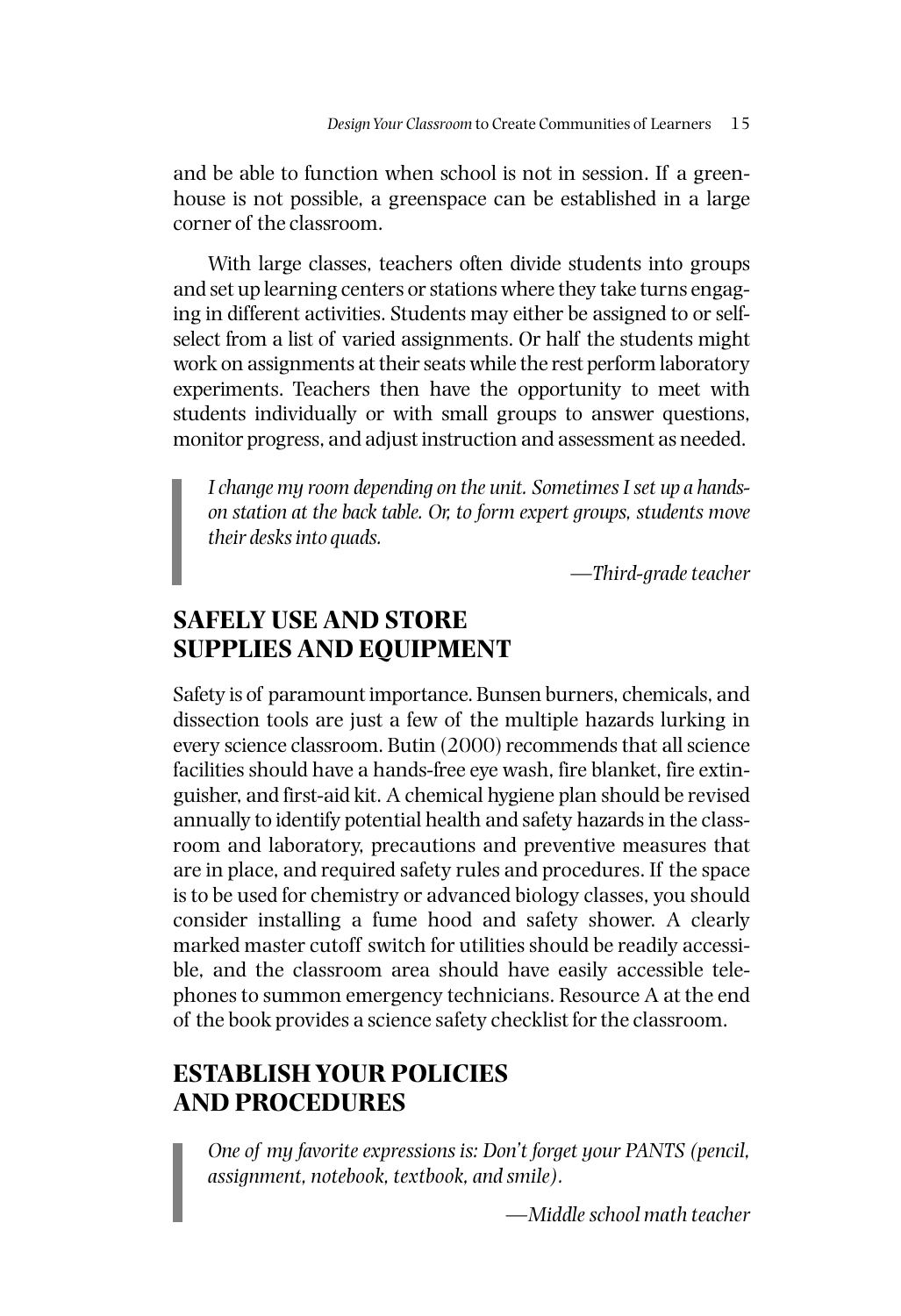There are three sources to consult as you establish your classroom policies and procedures. You will need to comply with regulations adopted by the school district (i.e., dress code and weapons), school building (*i.e.*, hall passes and tardies), and your team or department (i.e., interactions and assignments). You want to be firm, fair, consistent, and—most of all—patient as you reflect all three layers of regulations and express your own style. Keep in mind that, for most of you, your students spend only one class session a day with you. They move through many different spaces and must comply with everyone's expectations. Your environment communicates your plans and makesteaching and learning the focus of the school day.

You have several choices when it comes to establishing classroom policies and procedures. Although you could simply tell yourstudents how you expect them to act in your classroom, we encourage you to model effective science by brainstorming possibilities, examining rationale, and reaching consensus.Try accomplishing this during the first few days of class. Divide the class into small cooperative learning groups, and ask each group to construct a list of classroom expectations along with associated consequences (rewards and punishments). Prompt your students to write the list as positive rather than negative statements.You will have to decide whether you want to call them rules or whether you think that term conveys negativity.

*I think that the way to make rules is for students to make suggestions. Obviously for science, there are some rules that have to be made, but for everything else, students and teachers*  $can make them together.$ 

*—Maggie, agefourteen, ninth grade*

You might be amazed at the detailed lists your students will generate. Through consensus, you and your students can determine which expectations to adopt and how they will be managed. You will discover that some items can be grouped together into one overarching expectation, some items have multiple implications, and some items you need to maintain control over. These discoveries are all part of the negotiation and consensus building excellent models of science processes used in the real world. If you have multiple classes, you will have to decide whether you want one set of expectations for all your classes or whether you want to customize the expectations for each of your classes. Keep in mind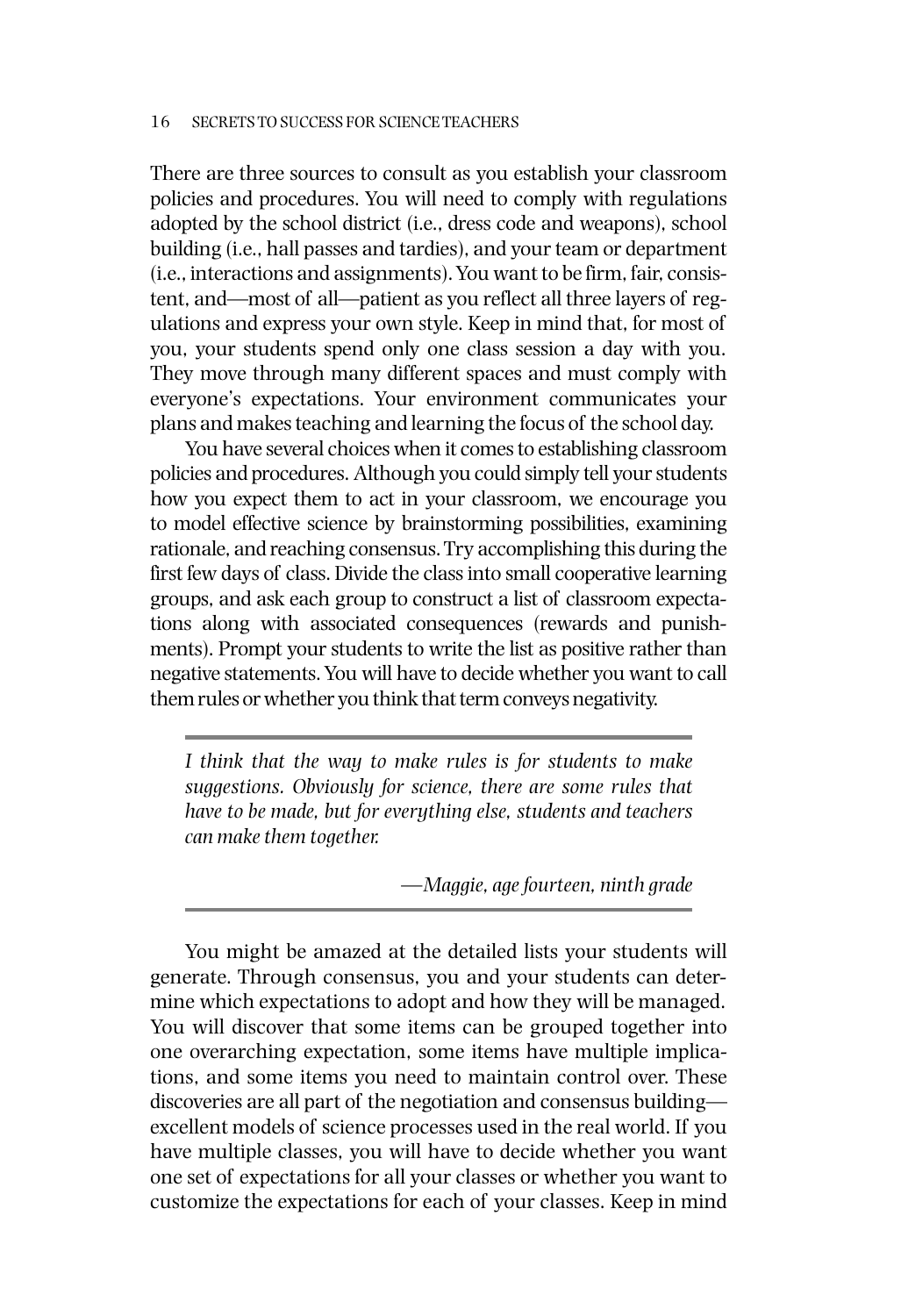the need to revisit and revise both the expectations and the processes from time to time, just as scientists revise theories.

When you talk with your colleagues, you may find that most of them follow similar procedures. This approach makes it much easier for your students and for you, if you are comfortable with the procedures. Then you can discuss the outcome with your team to make changes as a group or individually.

*All of my rules are stated positively. For instance, treat others as you would like to be treated, help keep our classroom a neat and <i>orderly* place to learn, and be accountable for your actions.

*—Eighth-gradescienceteacher*

# **CREATE A SHARED LEARNING ENVIRONMENT**

Your goal is to make your classroom a shared learning environment. Therefore, you need to refer to it as "our classroom" rather than "my classroom." The same advice applies to your classroom management. By setting expectations together, you and your students have a sense of ownership and responsibility relative to how everyone will participate in the shared learning community.

Some student expectations from the school and/or district include:

- 1. Wear clothing in compliance with the dress code.
- 2. Respect all people and the school campus.
- 3. Avoid gum, tobacco products, cell phones, and music players on campus.

Some student expectations from teachers include:

- 1. Arrive to class on time ready to participate.
- 2. Bring supplies and assignments to class every day.
- 3. Do your best on every assignment.

Some student expectations from the students include:

- 1. Talk only at appropriate times and in consideration of other speakers.
- 2. Use polite language and speaking tones.
- 3. Take responsibility for your actions.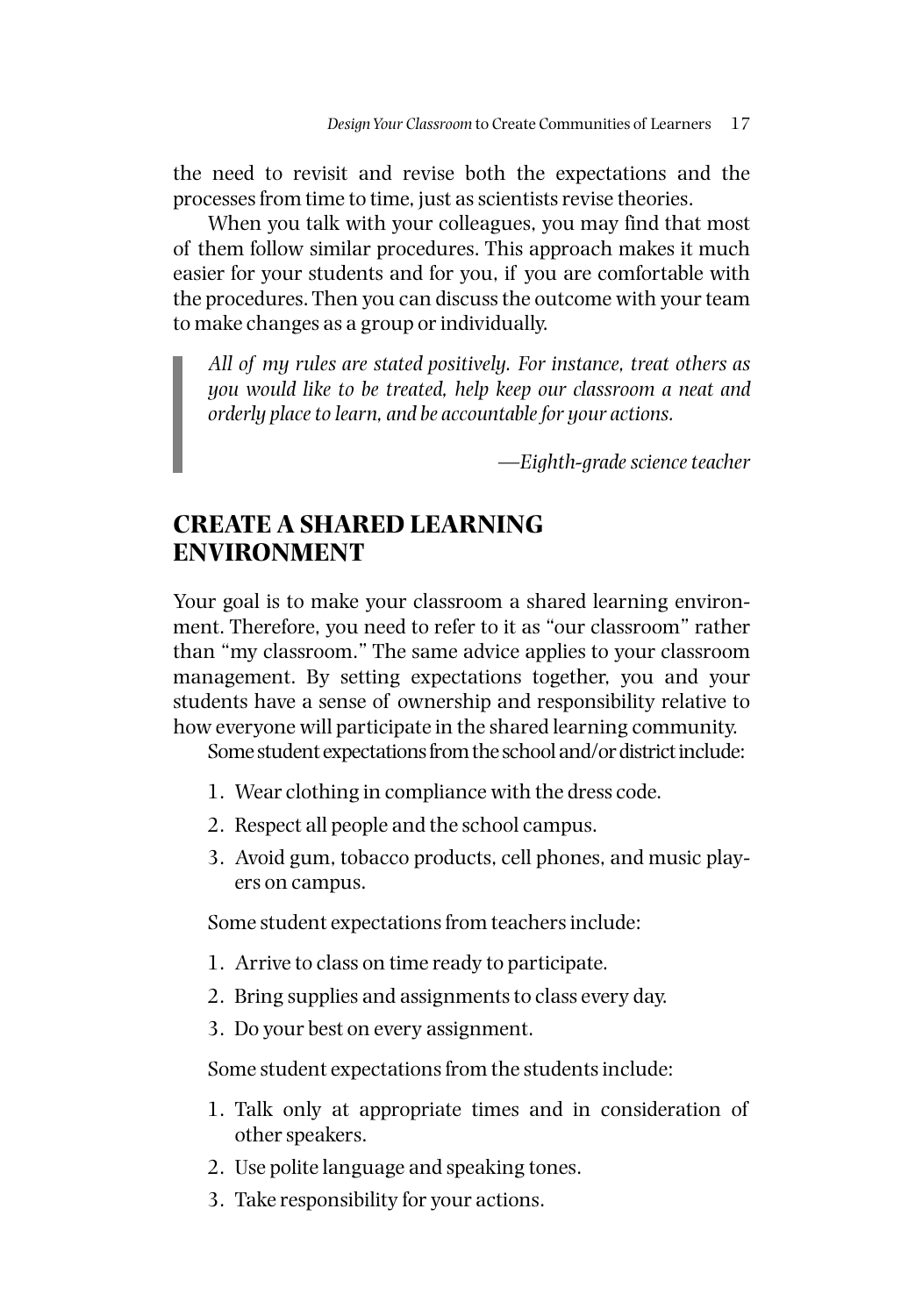There will be several opportunities to review these expectations and share them with your students' parents and families. Most schools require them to be posted on classroom walls, and included in the information sent home with letters of introduction at the beginning of the school year, and at "Back to School" night. Parents/ guardians will also appreciate information on how to contact you (school telephone number, time to call, and school e-mail address).

## **ENSURE EQUITY AND FAIRNESS**

You want to be fair (Danielson, 1996), you want your students to understand fairness and act fairly, you want to ensure fairness among your students, and you want your students to appreciate fairness in the classroom and in the world. Fairness entails a significant concept of science that assures that everyone is provided equity and justice.Think of this as providing everyone equal information, access, and opportunity (Gallavan, in press) for effective learning and living.

Equity and fairness do not mean you treat all students exactly the same. Some students will require more time and attention; some students will need less energy. You need to be aware of each of your students' individual needs and interests so you can provide for them appropriately. And not all students will need the same amount of attention at the same time. Equity and fairness should be considered in terms of what you think or believe is a student's past performance, what you see is a student's immediate progress, and what you predict is a student's long-term potential. These conditions are all important aspects of equity and fairness.The triad of performance, progress, and potential can guide you in working with your students throughout the school year. See Box 1.4 for suggestions for establishing equity and fairness in the classroom.

#### **BOX 1.4**

#### **Suggestionsfor Establishing Equity and Fairness**

- 1. Establish and maintain high academic and social expectations for all of your students at all times.
- 2. Share expectations with students and parents in writing.
- 3. Model and reinforce respect and politeness with everyone at all times.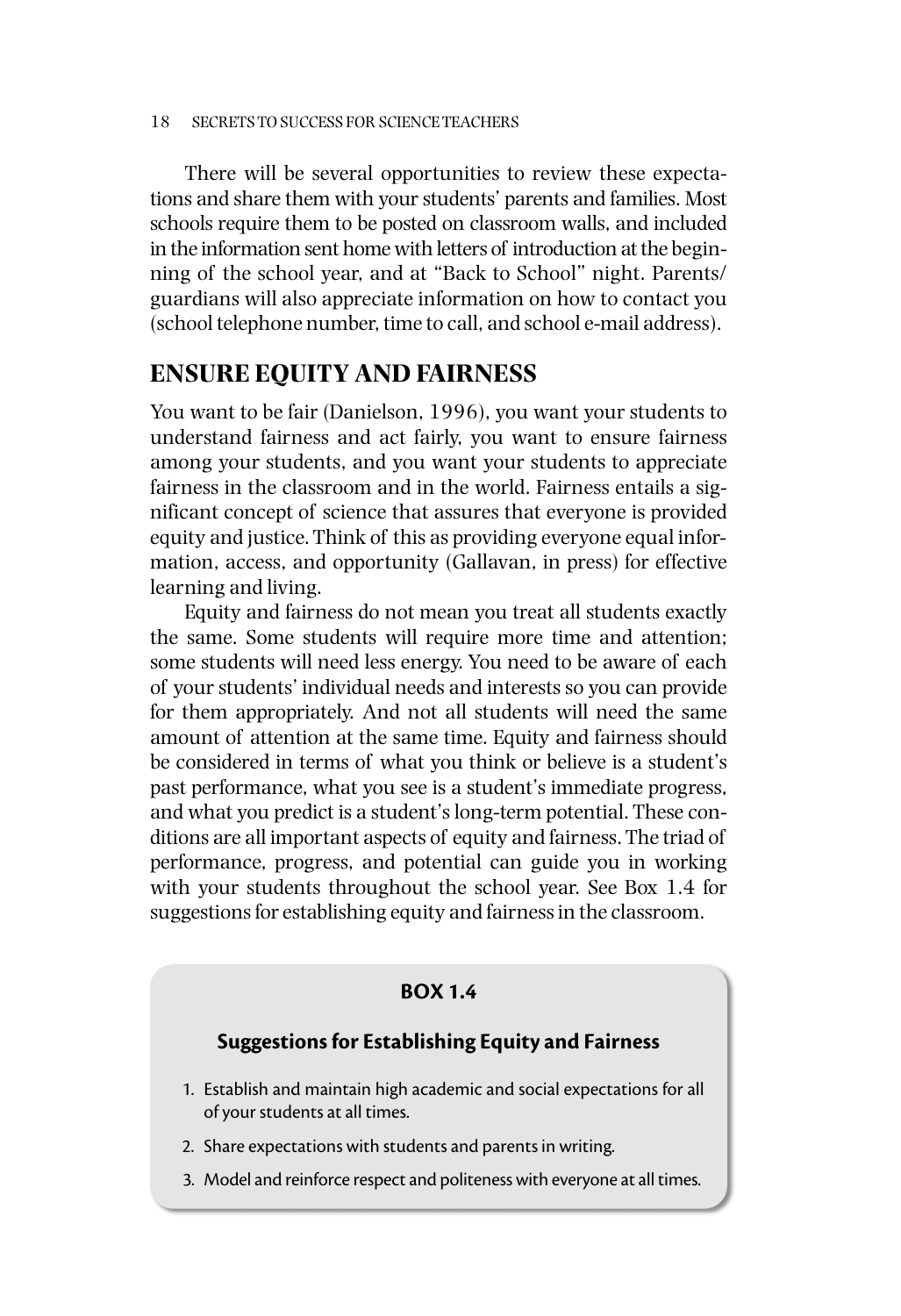- 4. Apologize sincerely when you make a mistake.
- 5. Provide specific feedback and show genuine appreciation. If you applaud for one presentation, you must applaud for all.
- 6. Allow students to finish speaking and redirect interruptions, although you may have to ask students to keep their comments to a limited amount of time.
- 7. Select students equitably, using name cards, sticks, or tokens (for questions, comments, activities, errands, and so forth). All students need to know that they should be prepared at all times and that you have both the right and responsibility to call on them at any time.
- 8. Delve fairly; this means that you probe and follow up with all students using higher-order and critical thinking.
- 9. Use a stopwatch or clock to monitor ample wait time when asking students questions or giving them instructions to demonstrate an action. Your students will appreciate the consistency.
- 10. Establish clear consequences for students who cannot show respect and fairness for others.

# **USE APPROPRIATE AND NEUTRAL LANGUAGE**

Your students and their families look to you as a positive role model. For some of your students, you are one of the few educated individuals who will help prepare them for their future studies and career success. And for some of your students, English is a language they are learning. They need to hear, speak, write, and read proper English in both formal and informal conversations and written communications.

Using gender-neutral language is important for both modeling and inclusion. Be aware of your word choices so your female students feel valued and all your students experience the power of language. When addressing your students collectively, call them "ladies and gentlemen," rather than "girls and boys" or "guys" for everyone. When referencing professions, use words such as "firefighter" and "police officer," rather than "fireman" and "policeman." Use the term "humankind," rather than "mankind," when talking about all people. You might want to ask a colleague to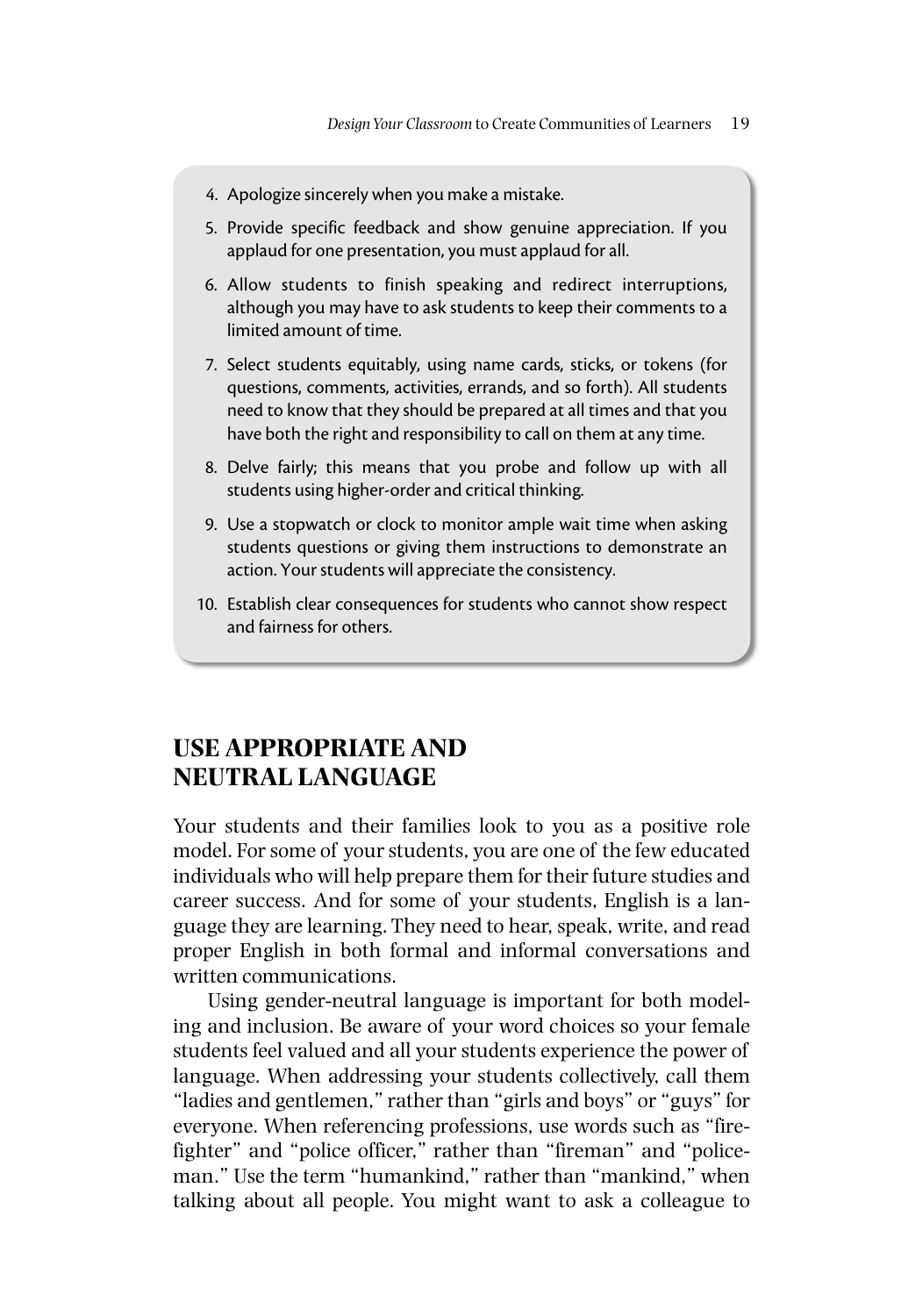listen to your word choices to be sure you are using appropriate and gender-neutral language.

The same guidelines apply to using culturally sensitive language. You want to be aware if you use any inappropriate cultural references or imply bias. Sometimes teachers make comments that communicate prejudice, such as stereotyping or making negative comments about the nutrition or health practices of a particular people as a whole. All educators must be cognizant of their word choices. And as science teachers, we should lead others in this effort. You should emphasize that science is and has been done by men and women of all cultures. Textbooks often emphasize the contributions of Western Europeans. You will want to make sure that you included examples of scientific discoveries from all over the world. Our History of Science examples, used throughout this book, are provided to demonstrate this diversity of discovery. See Box 1.5, which provides a summary of how multiple scientists were involved in the development of an understanding of germs and the cause of disease. In addition, Chapter 10 includes a list of Web resources for information on women and minority scientists.

## **BOX 1.5**

#### **History of Science**

**Microbes or Miasmas?**

Dutch lens maker Antoni van Leeuwenhoek (1632–1723), playing with a newly invented microscope, scraped some plaque off his own teeth and looked at it through a microscope. To his horror, he observed tiny organisms or "wee animalcules," invisible to the naked eye.

About two centuries later, knowledge of this invisible universe led Hungarian Ignaz Semmelweis (1818–1865) to reconsider the causes of diseases. In 1840, Semmelweis theorized that doctors and medical students were killing large numbers of new mothers by working with festering wounds in surgery (or worse, cadavers) and then immediately assisting with births without even washing their hands. He conducted an experiment to demonstrate that childbed fever could be prevented by making doctors wash their hands between patients.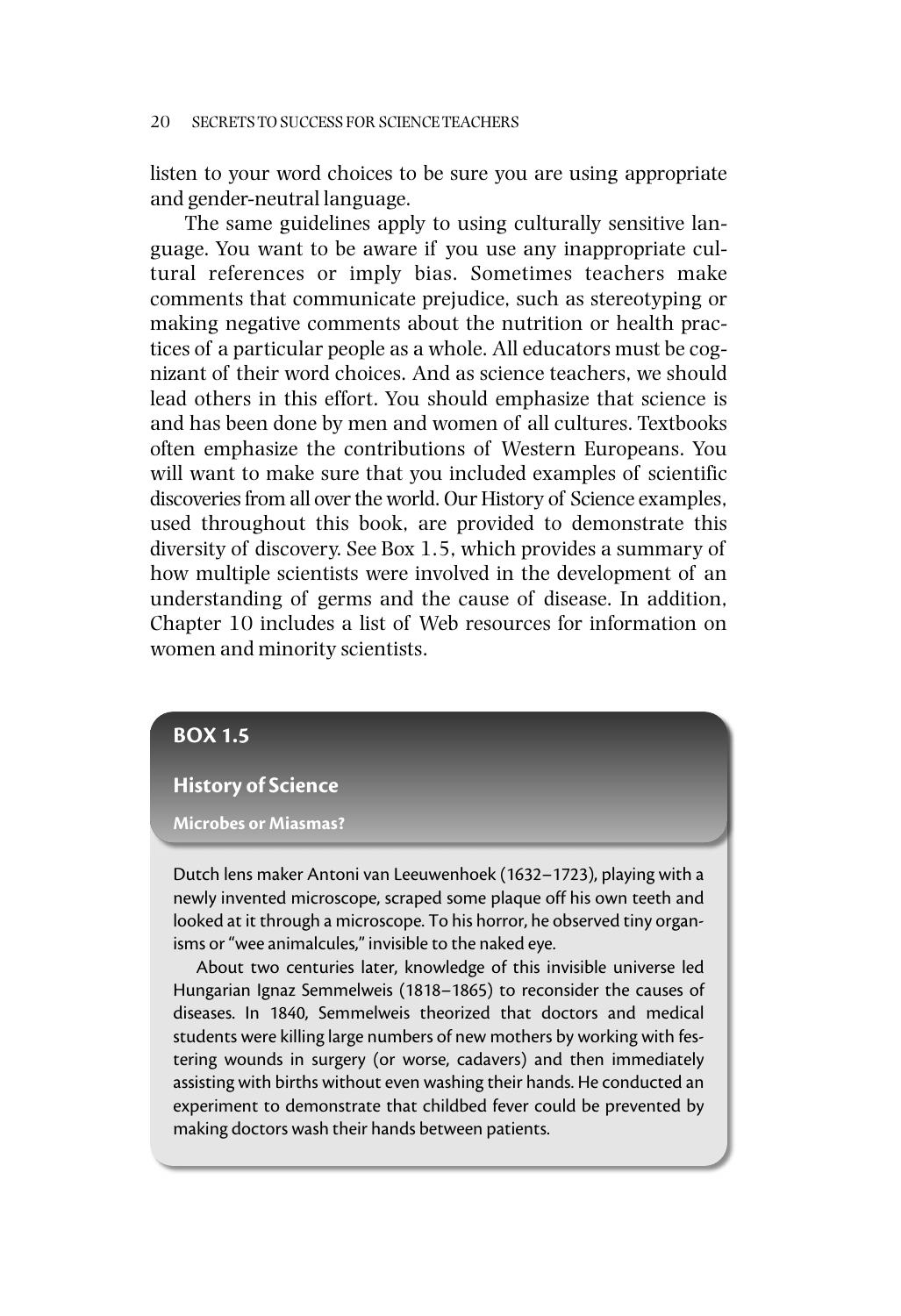The theory that diseases are caused by invisible microorganisms, rather than by "miasmas" (poisonous vapors mistakenly believed to cause disease), spontaneous generation, or supernatural causes, is the foundation of modern medicine and public health, and a major contributor to the welfare of people all over the world. Other scientists also built upon van Leeuwenhoek's work. Frenchman Louis Pasteur (1822–1895) proved that spoilage and disease occurred only by contamination or infection (1860s). Joseph Lister, an Englishman (1827–1912), developed aseptic surgery. In the 1870s, Robert Koch (1843–1910) proposed his Postulates, which are still used to demonstrate the connection between a specific microbe and a specific disease. Koch, a German Nobel Prize winner, is also famous for isolating *Bacillus anthracis* (1877),the *tuberculosis bacillus*(1882), and the *cholera vibrio* (1883).

Final note: Semmelweis's theory was initially dismissed by the medical community and he spent his final years in a mental institution.

For more information on Semmelweis and his colleagues, consider the following resources:

- **Childbed Fever: A Nineteenth-Century Mystery:** www.science cases.org/childbed\_fever/childbed\_fever.asp. The context, steps, and results of Semmelweis's experiment are detailed in this case study provided by the National Center for Case Study Teaching in Science at the University of Buffalo (State University of New York).
- **What are Koch's Postulates?** www.cps-scp.ca/kochpostulates .htm. This site of the Canadian Phytopathological Society reviews Koch's Postulates as the scientific method for proving that a particular organism was the cause of a plant disease.

## **INVOLVE PARENTS AND FAMILIES**

You have many different avenues for inviting your students' parents into your classroom. They are a wonderful resource, and the more you include them, the more effective you will be as a teacher. Parents and family members will understand your purposes and situation more clearly when they visit; they are more likely to listen and support you if you encounter difficulties with their children; and they will contribute their expertise to your classroom.

You can ask for parent volunteers to either work with you in the classroom and with individual students and/or assist you with clerical work and special events. With large classes in particular,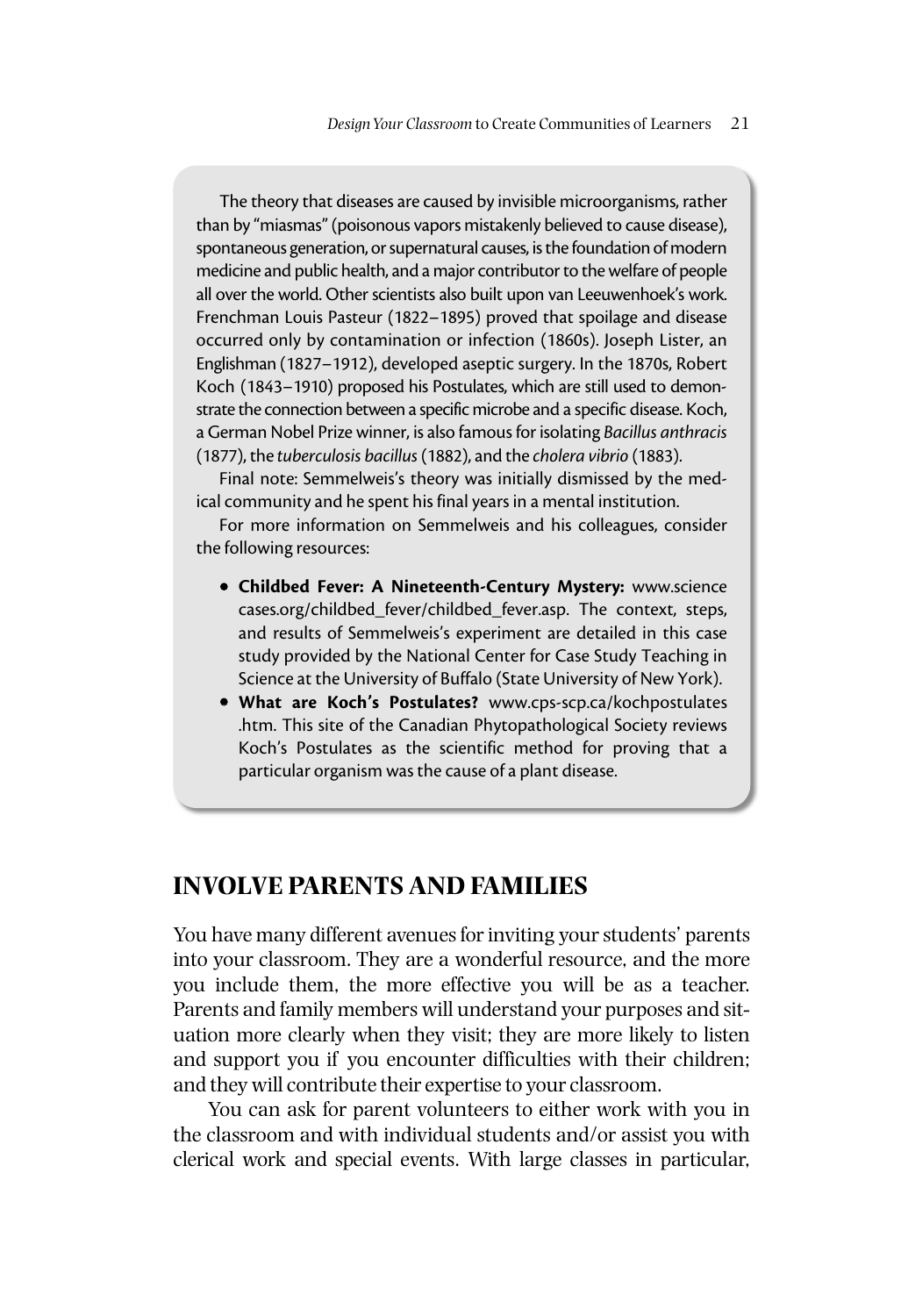having additional adults in the classroom will offer supplementary supervision. Talk with your department chair and colleagues to investigate how other teachers involve parents. If you want to have parents help in your classroom, think carefully about their roles and their interactions with students. This would be a great topic to discuss at a classroom meeting with your students, too.

Another way to involve parents and family members is to invite them to discuss their professions, hobbies, special interests, collections, and personal life experiences as they relate to your curriculum. Send home a survey at the beginning of the school year with specific topics and issues to solicit potential speakers. You may discover that your students' parents have much to share on topics relevant to your standards.

*I had a parent come speak to my classes. He was passionate about astronomy. He set up his personal telescopes that allowed my studentsto look at thesun and seeitsspots.*

 $-$ *Seventh-grade science teacher* 

Your school will sponsor all kinds of special events that you can relate to science, such as holiday festivals, unit culminations, science fair competitions, science Olympiad events, career days, and so forth. You will want to invite parents and family members to be in the audience and to participate in many different capacities. You might need help with handing out programs, decorations, sales, judging, scorekeeping, and/or prizes. These are ideal opportunities to connect with parents, strengthen relationships with students, and extend your classroom. We provide you with more ideas and guidance in Chapter 11.

Also, we recommend that you look at *Secrets to Success for Beginning Elementary School Teachers*(Kottler & Gallavan, 2007) or *Secrets for Secondary School Teachers: How to Succeed in Your First Year* (Kottler et al., 2004) for specific suggestions on organizing your room and creating communities of learners.

## **BEGIN EACH DAY ANEW**

Be ready for each class and greet students with a smile every day. This means having all of your teaching materials arranged in advance so you are free to welcome students into your room. Find